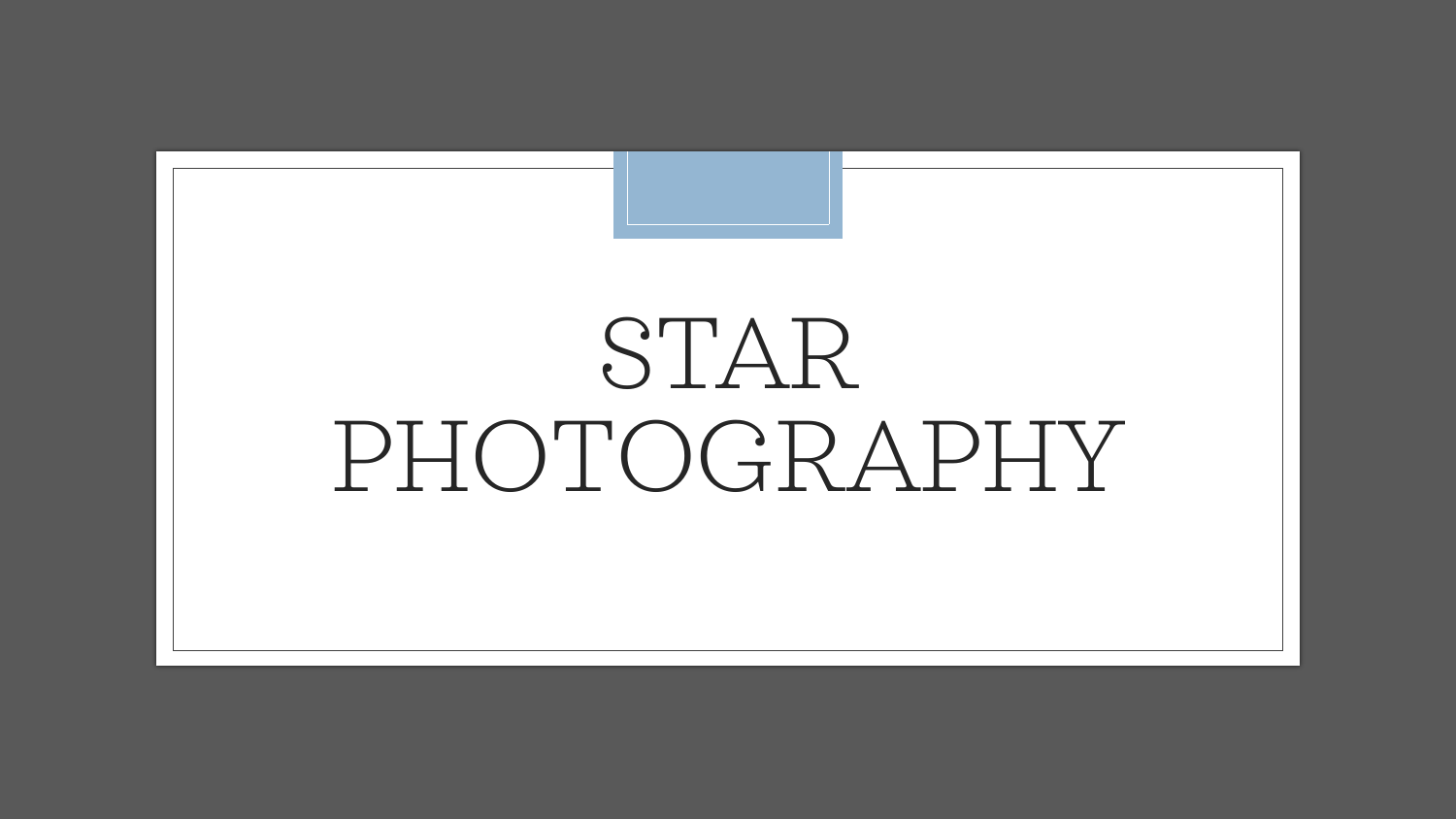# My attempt!

500 rule for sharp stars Max time = 500 focal length x crop factor = 500  $12 \times 2$ = 21 seconds

So my 39 seconds was far too long. My stars are not sharp they formed a streak.

I was more concerned with light painting the buildings.

In fact I only really saw the stars when I processed the image.



ISO 200, 12mm, f/2.8, 39 seconds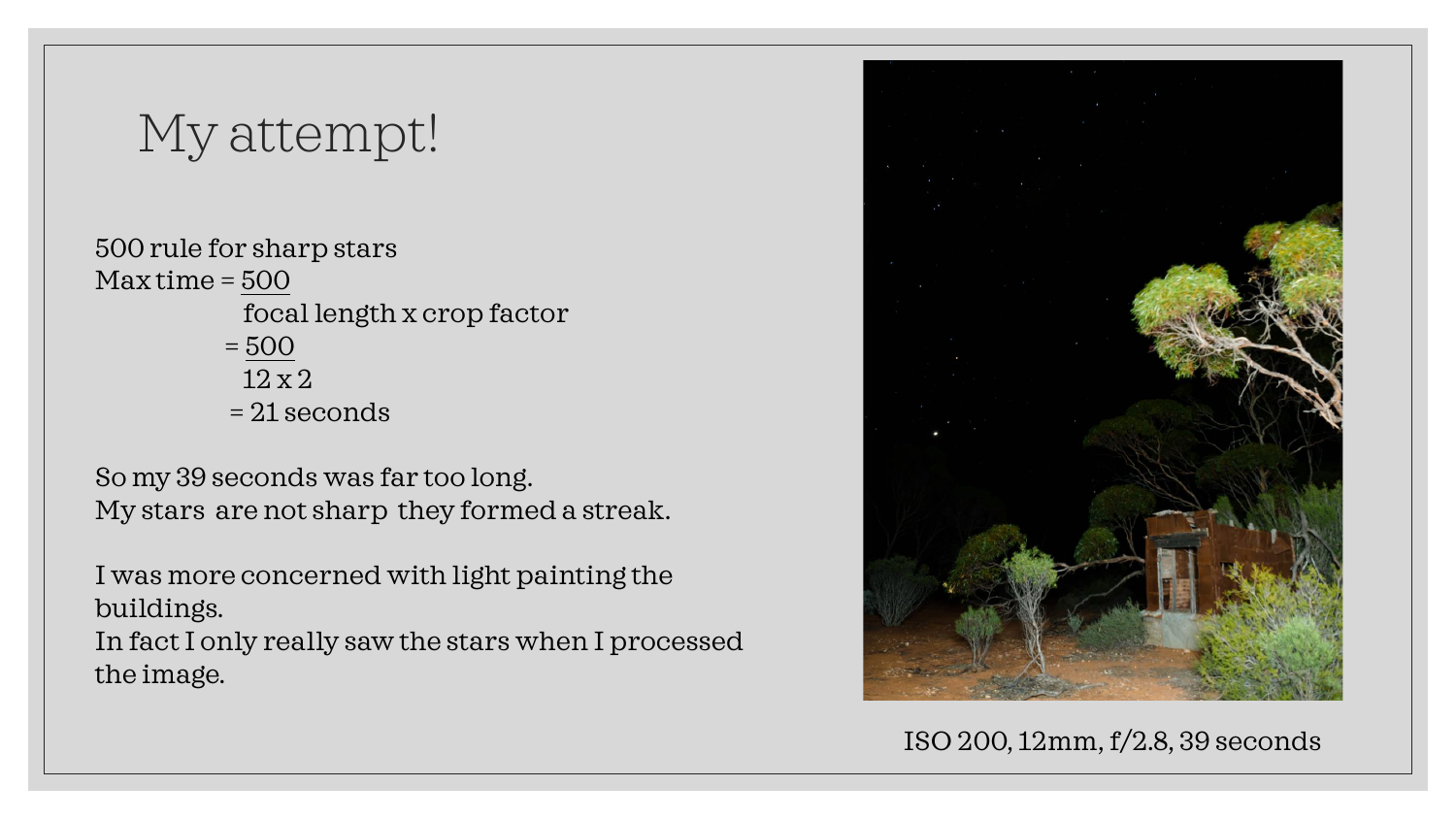## Settings for Stars - Starlight

It's all about getting enough **starlight** onto the sensor

- Clear night!
- Find a dark sky area (minimal light pollution) e.g. <u>River Murray Dark Sky Reserve</u>.
- Avoid too much Moonlight
- Red light torch 0r torch covered in red cellophane.
	- So you can see your camera without affecting the night adjustment of your eyes.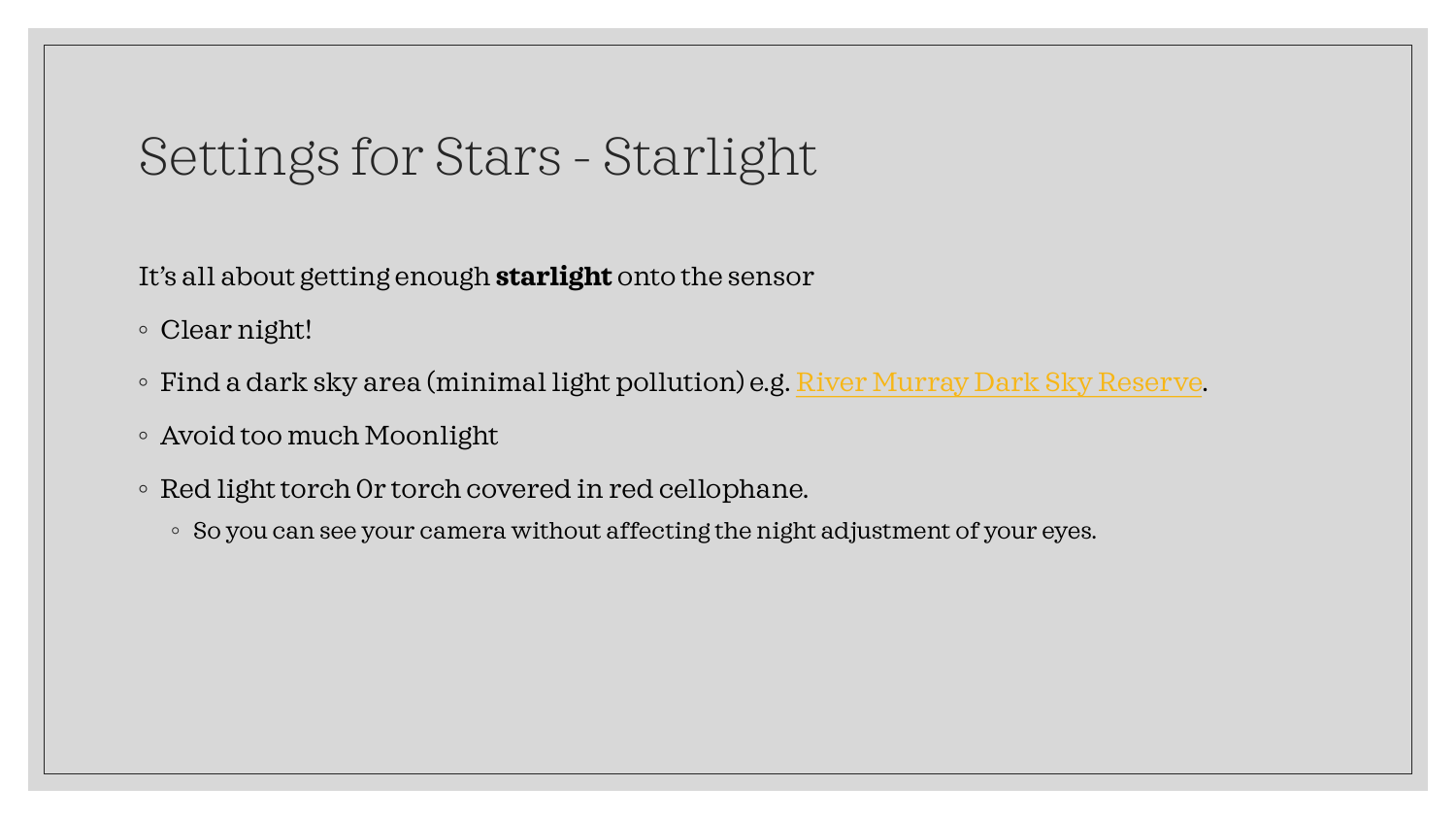# Settings for Stars – Camera Settings

### ◦ Tripod

- Wide, fast lens. A fast lens is one with a large aperture F2.8 (maybe F4) or lower.
	- Manual mode
	- Widest aperture
	- High ISO e.g. 1600 (preserves the colour of the stars)
	- Calculate speed
- Manual Focus
	- Move focus to infinity
	- Look at brightest star and fine tune till that star is a pin point.
		- Use focus magnification if you have it (x7 or x10)

#### Or

- Olympus Starry Sky AF
- Cable release, shutter delay etc. to trigger shutter.
- **Trial Shots – review and adjust**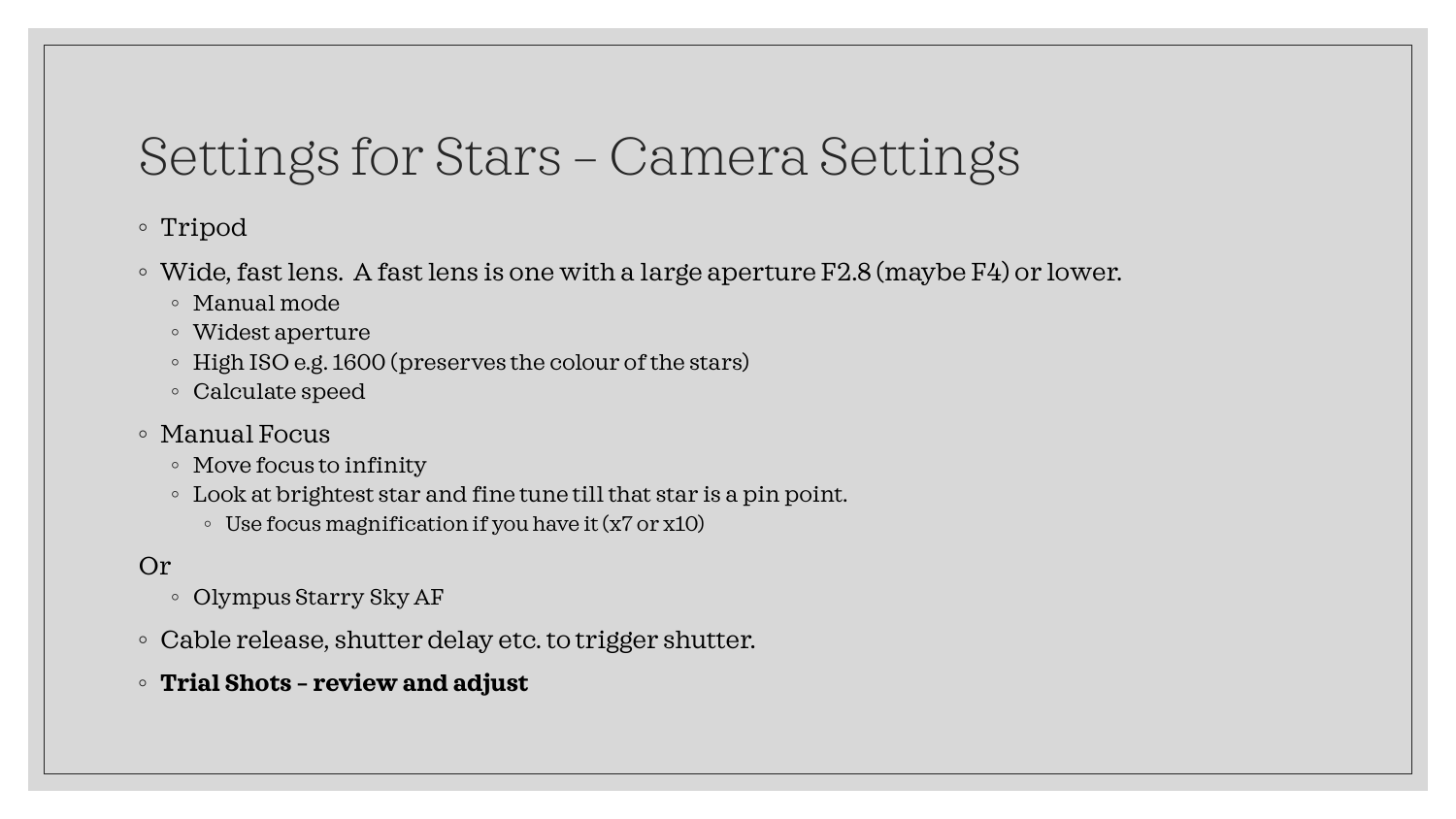## Settings for Star Trails – three methods

- 1. One very long exposure (at least 30 minutes)
- 2. Many shorter exposures that are then photo stacked.
- 3. Olympus Live Composite
	- The first photo is a base exposure
	- As other photos are taken, only new light is registered so the trail is made but any buildings etc. that are static are not blown out.
	- Live View enables you to see the image as it is being built up.
	- Computer in the camera stacks photos together into one image.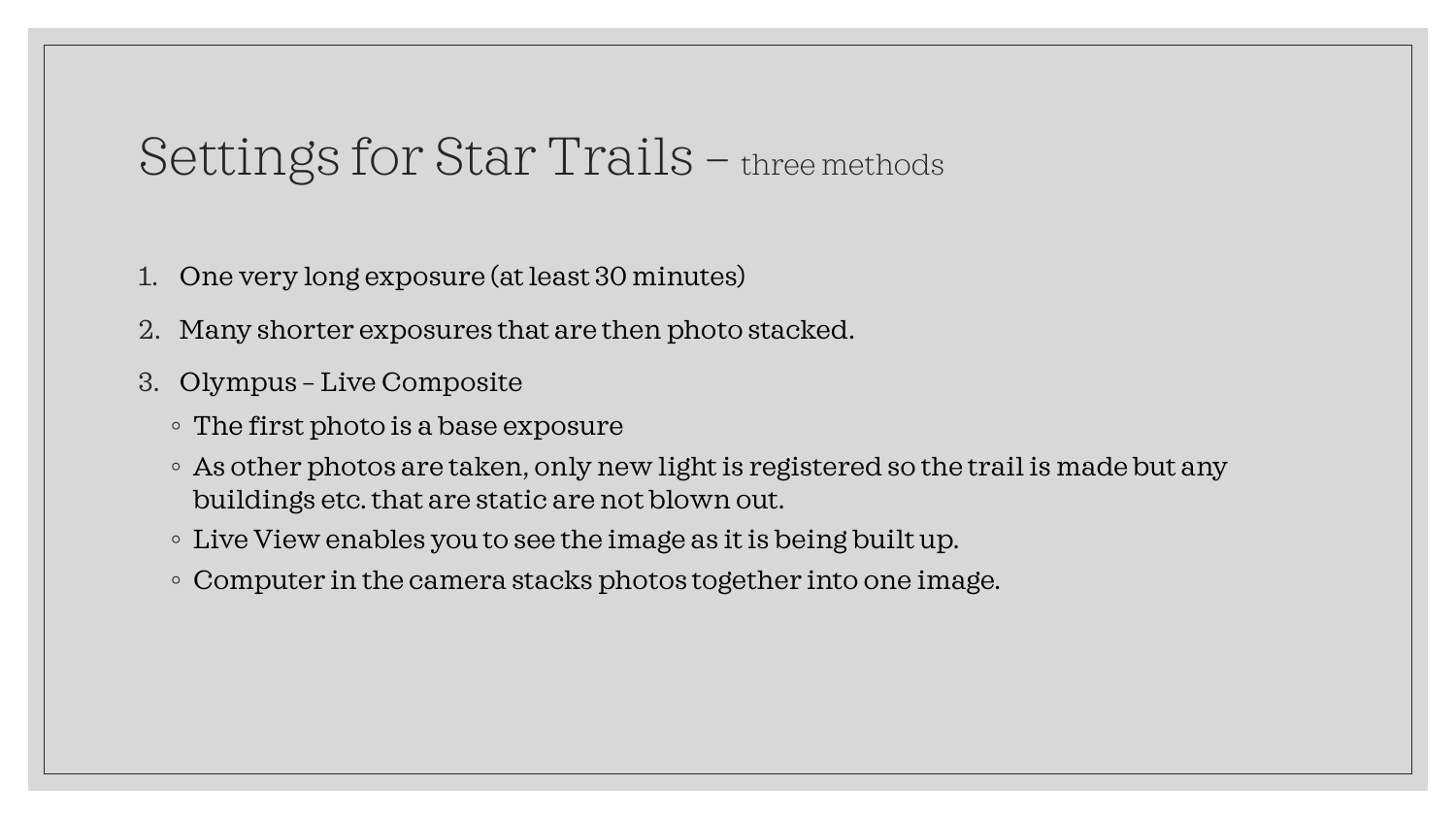### Star Trails - One shot

- Battery fully charged!
- $\circ$  Lens that lets in as much light as possible e.g. f/2.8 or wider.
- F2.8, ISO 100 or ISO 200 or 320 if f4 or f5.6
- Test shot for 30 seconds to see if stars get recorded in the frame.
- More test shots until you have a good image.
- Increase shutter speed to around 10 to 15 minutes. Try more test shots by doubling the exposure time till you are satisfied.
- Need a minimum of 60 minutes exposure for good trails.

Information from <https://www.lightstalking.com/how-to-photograph-star-trails/>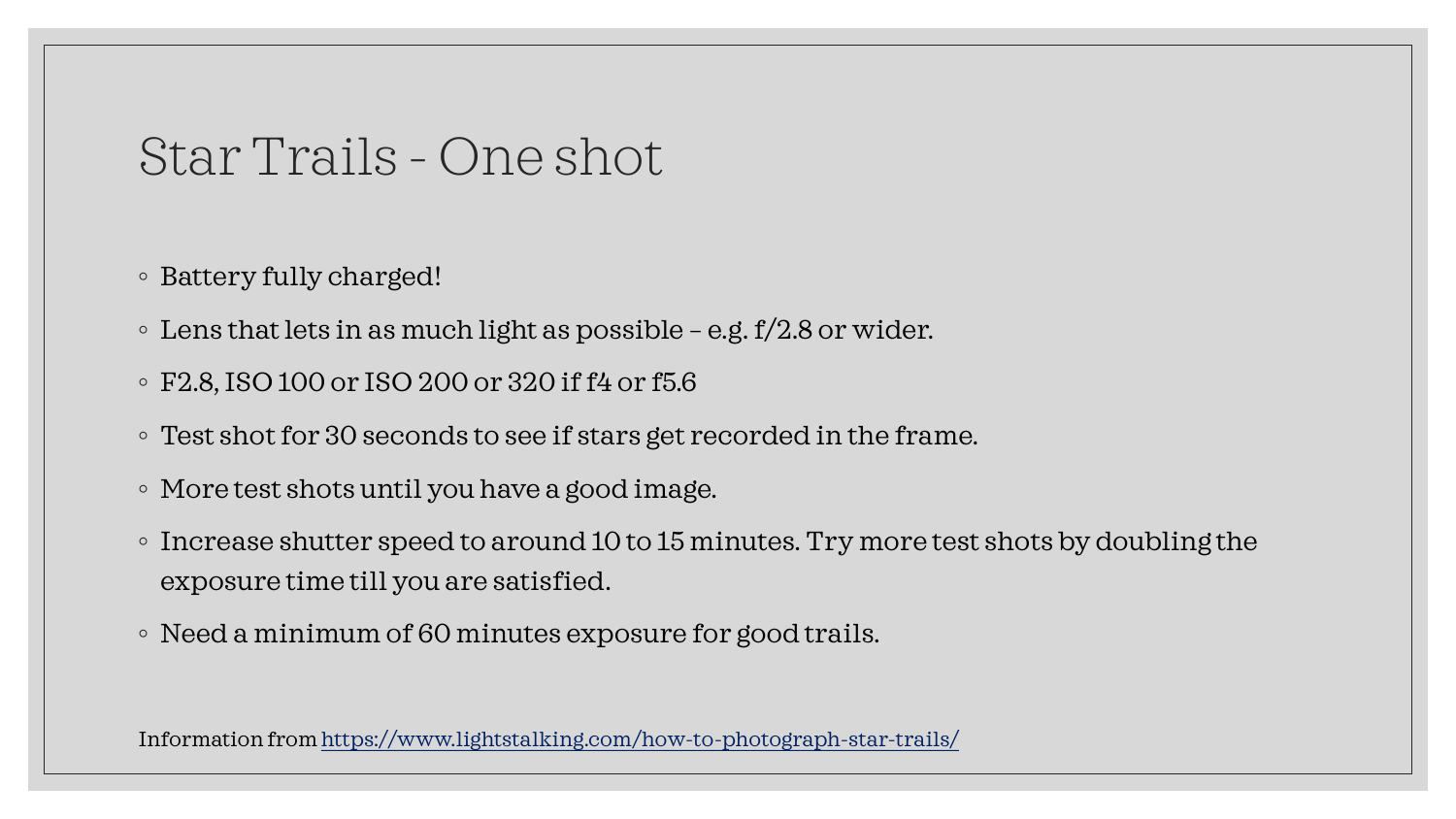# Star Trails – Image stacked (shorter exposures)

#### ◦ Wide aperture

- ISO 320- 640 or higher -know what ISO you are willing to accept in your camera
- Noise reduction off
- Test shot adjust
- Set up intervalometer in your camera.
- Minimum of 50 exposures for short star trails, 200-300 for decent star trail.
- Stack images using Image Stacker or DeepSkyStacker.

Information from<https://www.lightstalking.com/how-to-photograph-star-trails/>